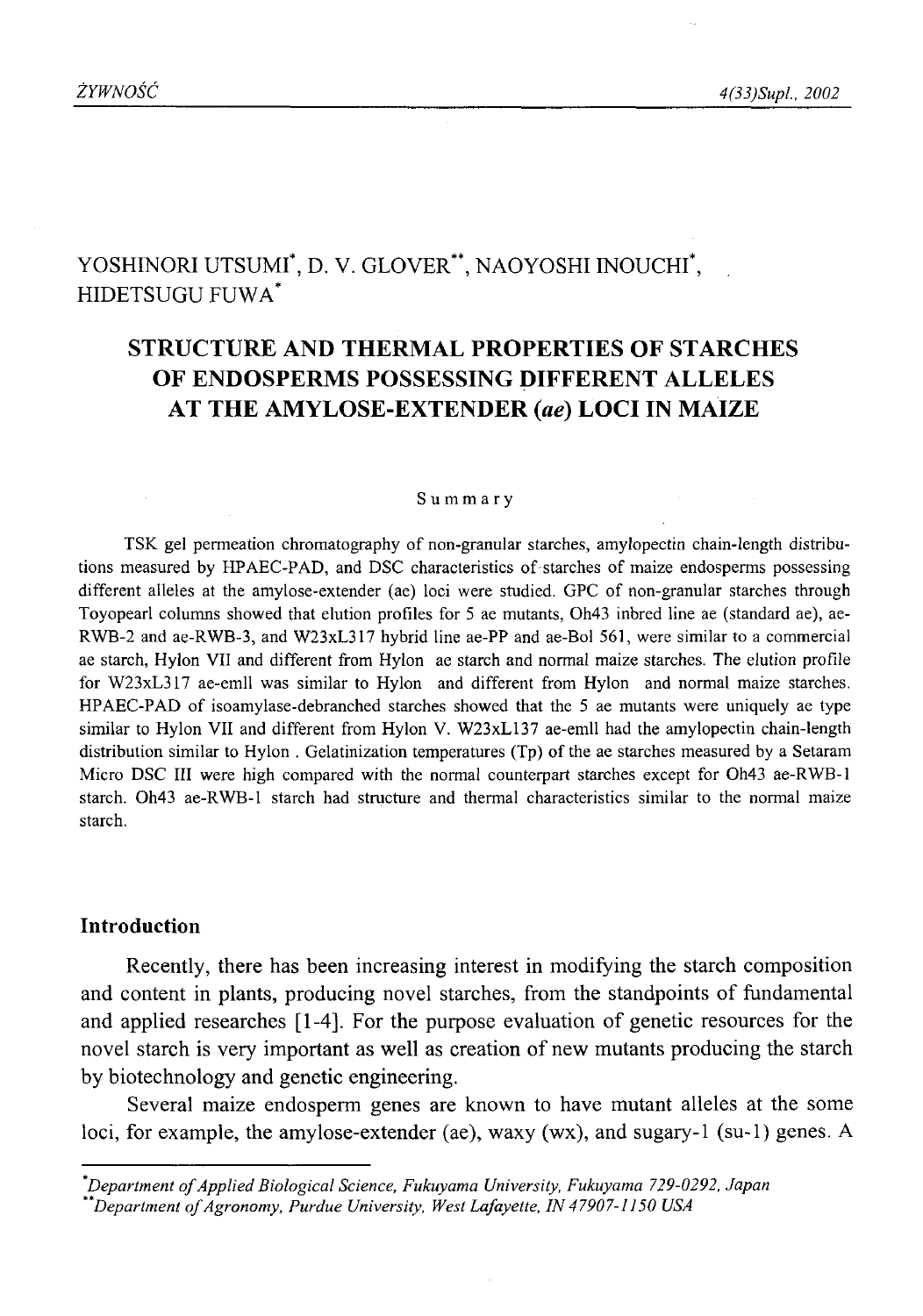potential exists for kernels homozygous for any one of these alleles to have a starch with unique structure and physicochemcial properties. We reported that starches of six ae mutants, Oh43 inbred line ae (standard ae), ae-RWB-2 and ae-RWB-3, and W23xL317 hybrid line ae-PP, ae-Bol 561 and ae-emll were uniquely ae type by B type X-ray diffractograms and high gelatinization temperatures by differential scanning calorimetry (DSC), together with poor starch-granule digestibility to amylase, and high apparent amylose (37-45%) and high intermediate fraction (13-18%) contents and low ratios (about 1) of long chains to short chains of amylopectin determined by gel permeation chromatography (GPC) of isoamylase-debranched starches [5].

This paper describes TSK gel permeation chromatography of non-granular starches, the amylopectin chain-length distribution measured by high performance anion exchange chromatography with pulsed amperometric detection (HPAEC-PAD) and thermal properties measured by high performance DSC of starches obtained from mature kernels of standard ae, ae-RWB-1, ae-RWB-2 and ae-RWB-3 mutants in Oh43 inbred line of maize (Zea mays L.), and ae-PP, ae-Bol 561, and ae-emll mutants in a maize hybrid W23xL317, and their normal counterparts.

# **Materials and methods**

### *Maize Seeds and Preparation of Starches*

Several independently occurring alleles at the ae locus were used. Namely, ae-RWB-1, ae-RWB-2, and ae-RWB-3 are different mutational events found several years ago by R. W. Briggs (formally of Funk Seeds International, Inc.) in different hybrid backgrounds by chemical mutagenesis. The ae-emll allele is a mutation found by D.V. Glover by inducing with the Ds-Ac controlling element system. The ae-PP and ae-Bol 561 alleles are ae mutational events in the Pastrostrum Pearl and Bolivian strains of maize, respectively. All of these ae alleles are allelic to the standard ae locus (unpublished data, D.V. Glover). An inbred Oh43, and a hybrid, W23xL317, served as the basis for development of near-isogenic series, ae-RWB-1, ae-RWB-2, and ae-RWB-3, and ae-PP, ae-Bol 561, and ae-emll, respectively. Maize materials of single mutants and their normal counterparts were grown at the Purdue Agronomy Research Center.

Endosperm starches were prepared from mature maize kernels according to the Schoch's method [6]. Commercial ae starches, Hylon V (ae V) and Hylon VII (ae VII) (National Starch and Chemical Company, Bridgewater, NJ, USA) and a commercial normal maize starch were gift from Nihon Shokuhin Kako Company, Fuji, Japan.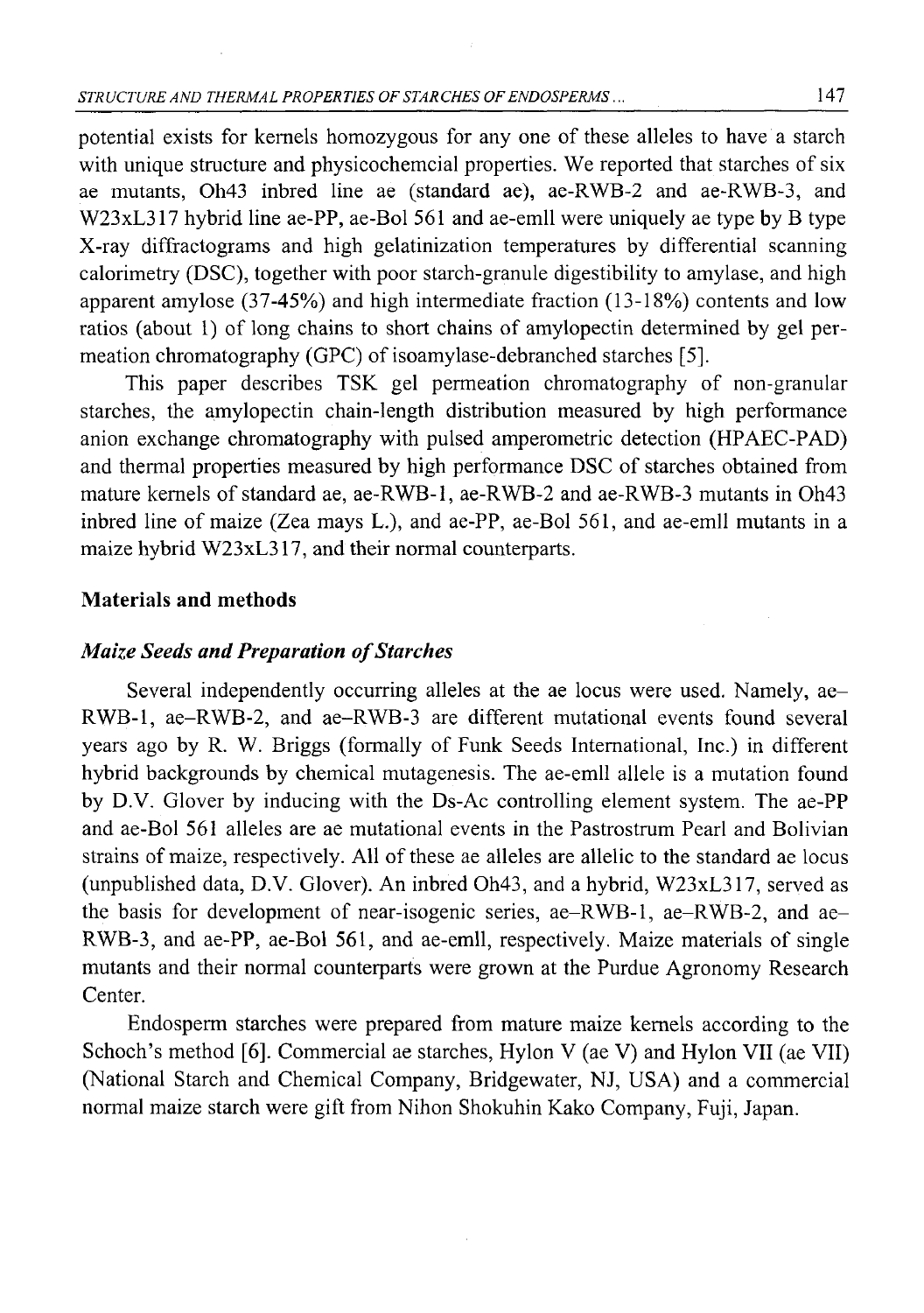# *General Methods*

GPC of non-granular starch (starch samples gelatinized in 1 N NaOH at  $5^{\circ}$ C for overnight) were performed through 4 TSK gel columns connected in series, Toyopearl HW75S (300 $\times$ 20 mm) $\times$ 2, Toyopearl HW65S (300 $\times$ 20 mm), and Toyopearl HW55S  $(300\times20)$  mm). The method for recording absorption spectra of starch-iodine complexes and the phenol-sulfuric acid method for carbohydrate determination were reported previously [5]. The procedure for Dionex chromatography (HPAEC-PAD) were reported earlier [7, 8] except for the following minor change in the procedure. Namely, PAD-SC cell was used instead of PAD-standard cell and  $0.1$  M NaNO<sub>3</sub> was used in the elution solution instead of 0.5 M CH<sub>3</sub>COONa. The starch samples  $(10-15 \text{ mg})$  were solubilized in 100  $\mu$ l of 90% (v/v) DMSO (H<sub>2</sub>O) at 100°C for 10 min. Differential scanning calorimetry (DSC) has been described elsewhere [8, 9].

# **Results and discussion**

# *TSK gel permeation chromatography of ae maize starches and normal maize starch*

Figure 1A and IB show elution profiles of non-granular starches through Toyopearl columns. Elution profiles for the Oh43 and commercial normal maize starches were similar ones started at the elution volume (EV) 120 ml with the first fraction (in general, amylopectin) near the void volume with iodine absorption  $\lambda_{\text{max}}$ 550 nm followed by the second fraction (in general, amylose) with iodine absorption  $\lambda_{\text{max}}$  650 nm at the peak. These size exclusion patterns were similar to those for rice [10] and maize [11] normal starches through Sepharose CL-2B columns. The elution profiles for the ae starches through Toyopearl columns were different from those of the normal maize starches. Namely the profiles started with EV 125 ml and over with the first fraction with iodine absorption  $\lambda_{\text{max}}$  560 nm followed by the second fraction with iodine absorption  $\lambda_{\text{max}}$  630-640 nm at the peak. These size exclusion patterns were different from those for the normal maize starches, moreover, different from those for ae starches through Sepharose column [11]. The results suggest smaller molecular sizes for the ae amylopectins comparing with the normal amylopectins. The elusion profiles for 5 ae mutants, Oh43 ae, ae-RWB-2 and ae-RWB-3, and W23xL317 ae-PP and ae-Bol 561, were similar to ae and different from ae V and normal maize starches. The elution profile for W23xL317 ae-emll was similar to ae and different from ae and normal maize starches.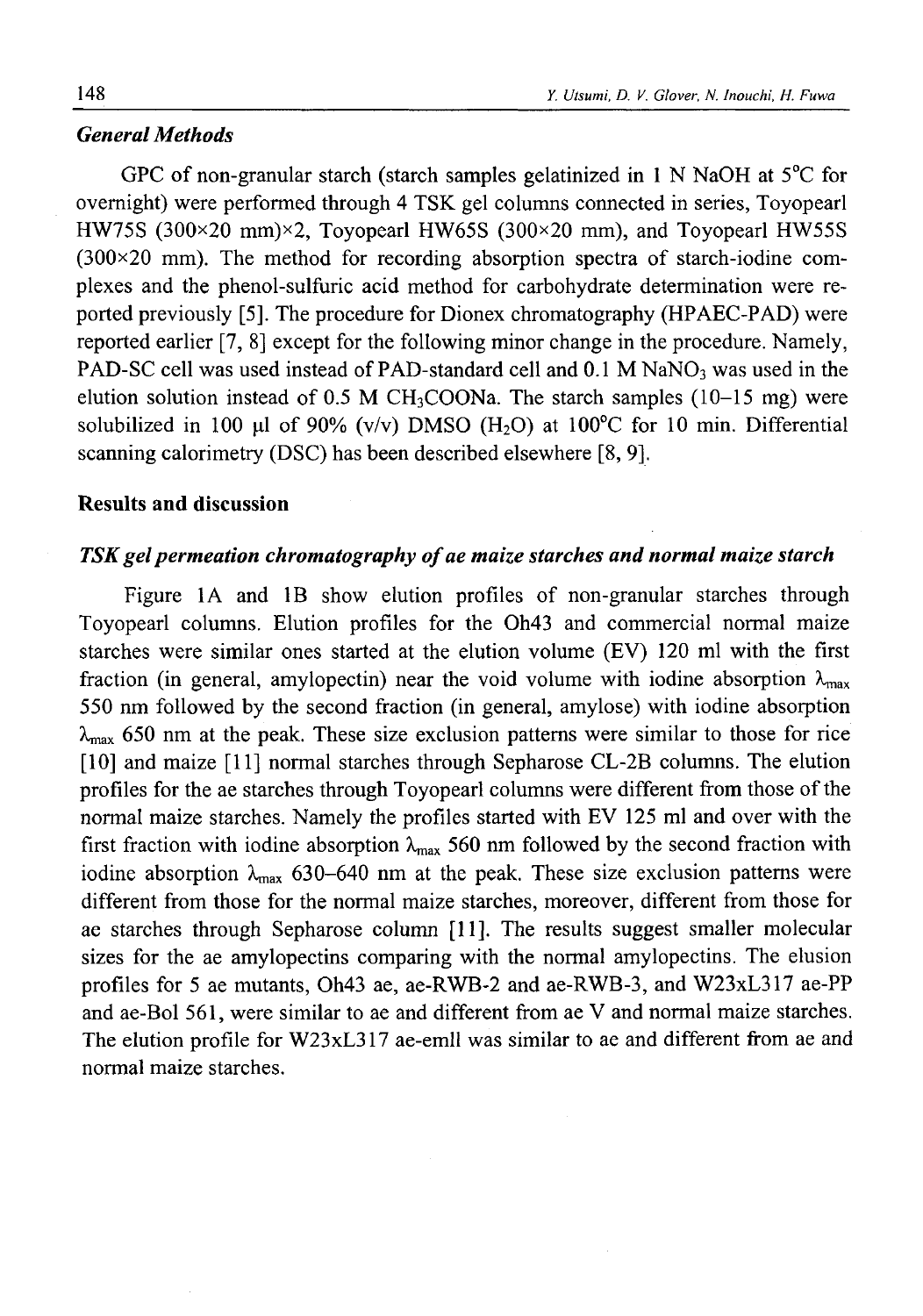

Fig. la. Elution profiles of ae starches and normal maize starches separated by TSK gel permeation chromatography: (a) Oh43 normal, (b) Commercial normal maize, (c) Hylon VII, (d) Oh43 ae, (e) Oh43 ae-RWB-2, and (f) Oh43 ae-RWB-3.



Fig. lb. Elution profiles of ae starches and normal maize starches separated by TSK gel permeation chromatography: (a) W23 x L317 ae-PP, (b) W23 x L317 ae-Bol 561, (c) W23 x L317 ae-emll, (d) Hylon V.

# *Amylopectin chain-length distributions measured by HPAEC-PAD of isoamylasedebranched materials of ae maize starches*

Amylopectin chain-length distributions were measured by HPAEC-PAD of isoamylase-debranched starches. We calculated the peak area percentage of each unit chains with DP 6-48 for total area percentage assigned to unit chains with DP 6-48 as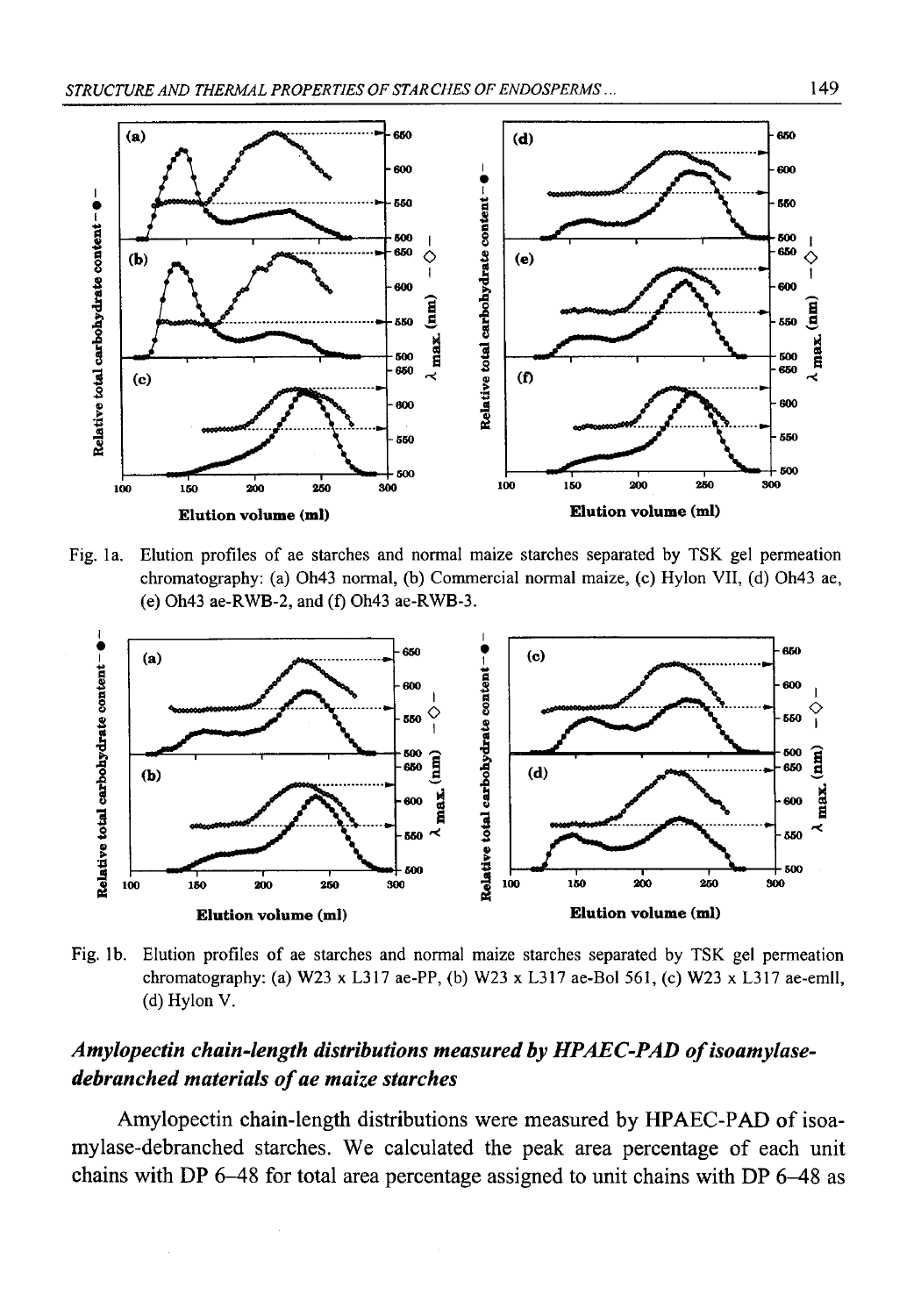100%. The ae starch had decreased amounts of chains with DP 9-17 and increasing amounts of chains with DP 20 and over compared with a commercial normal maize starch. Fig. 2 shows comparison of unit chain-length distributions of isoamylasedebranched 10 sample maize starches to the ae starch. The starches of 5 ae mutants, Oh43 ae, ae-RWB-2 and ae-RWB-3, and W23xL317 ae-PP and ae-Bol 561 were uniquely ae type similar to ae starch, and different from ae starch. W23xL317 ae-emll had the amylopectin chain-length distribution similar to aeV. Mature kernels of Oh43 ae-RWB-1 mutant showed tarnished and translucent phenotype characteristics of the ae genotype but contained endosperm starch having 21-22% of apparent amylose which was lower than that of Oh43 normal counterpart [5]. The ae-RWB-1 starch showed similar amylopectin chain-length distribution to the normal counterpart.



Fig. 2. Differences in chain-length distributions measured by HPAEC-PAD of isoamylase-debranched starches of ae mutants and their normal counterparts of maize with comparison to Hylon VII starch: (a) Hylon V, (b) Oh43 normal, (c) W23 x L317 normal, (d) Oh43 ae, (e) Oh43 ae-RWB-2, (f) Oh43 ae-RWB-3, (g) W23 x L3317 ae-PP, (h) W23 x L317 ae-Bol 561, and (i) W23 x L317 ae-emll.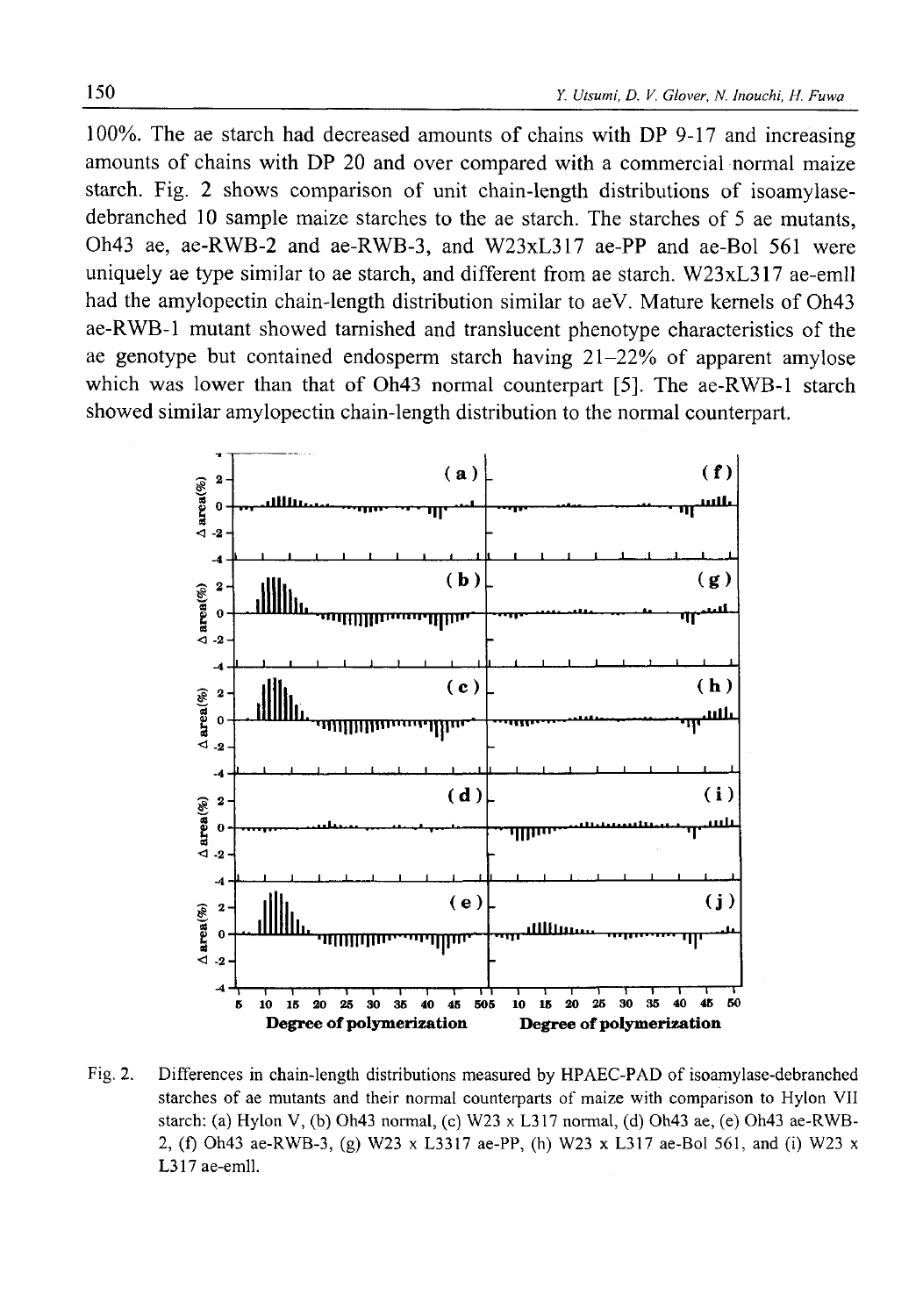### *DSC characteristics of ae maize starches*

Fig. 3 and Table 1 show DSC characteristics of the ae starches and their normal counterparts. DSC thermograms for the normal counterparts and Oh43 ae-RWB-1 starches shown in Fig. 3 had 2 separate endothermic peaks, namely native starch gelatinization peak (68-72 $^{\circ}$ C) and amylose-lipid complex melting peak (105 $^{\circ}$ C), however, those for other ae starches had incomplete separation of endothermic peaks. Accordingly, we compared top temperatures of gelatinization (Tp) for these starches shown in Table 1. The ae starches except for Oh43 ae-RWB-1 had higher Tp (78- 88°C) compared with their normal counterparts as reported previously [5]. The Oh43 ae-RWB-1 starch had similar thermal properties to those of the Oh43 normal. Thermal properties of retrograded starches of the ae starches are shown in Fig. 4. It was very difficult to estimate Tp from the DSC thermograms for the retrograded ae starches except for Oh43 ae-RWB-1. Accordingly, we could not compare thermal properties of the retrograded ae starches with those of the retrograded normal counterparts. Here again the retrograded Oh43 ae-RWB-1 starch had similar thermal properties to those of the retrograded Oh43 normal counterpart. DSC characteristics of starches were affected by amylopectin properties and not by amylose contents [11, 12].



Fig. 3. DSC thermograms of native starches of ae mutants and their normal counterparts of maize: (a) Defatted Hylon V, (b) Defatted Hylon VII, (c) Oh43 normal, (d) Oh43 ae, (e) Oh43 ae-RWB-1, (f) Oh43 ae-RWB-2, (g) Oh43 ae-RWB-3, (h) W23 x L317 normal, (i) W23 x L317 ae-PP, (j) W23 x L317 ae-Bol 561, and (k) W23 x L317 ae-emll.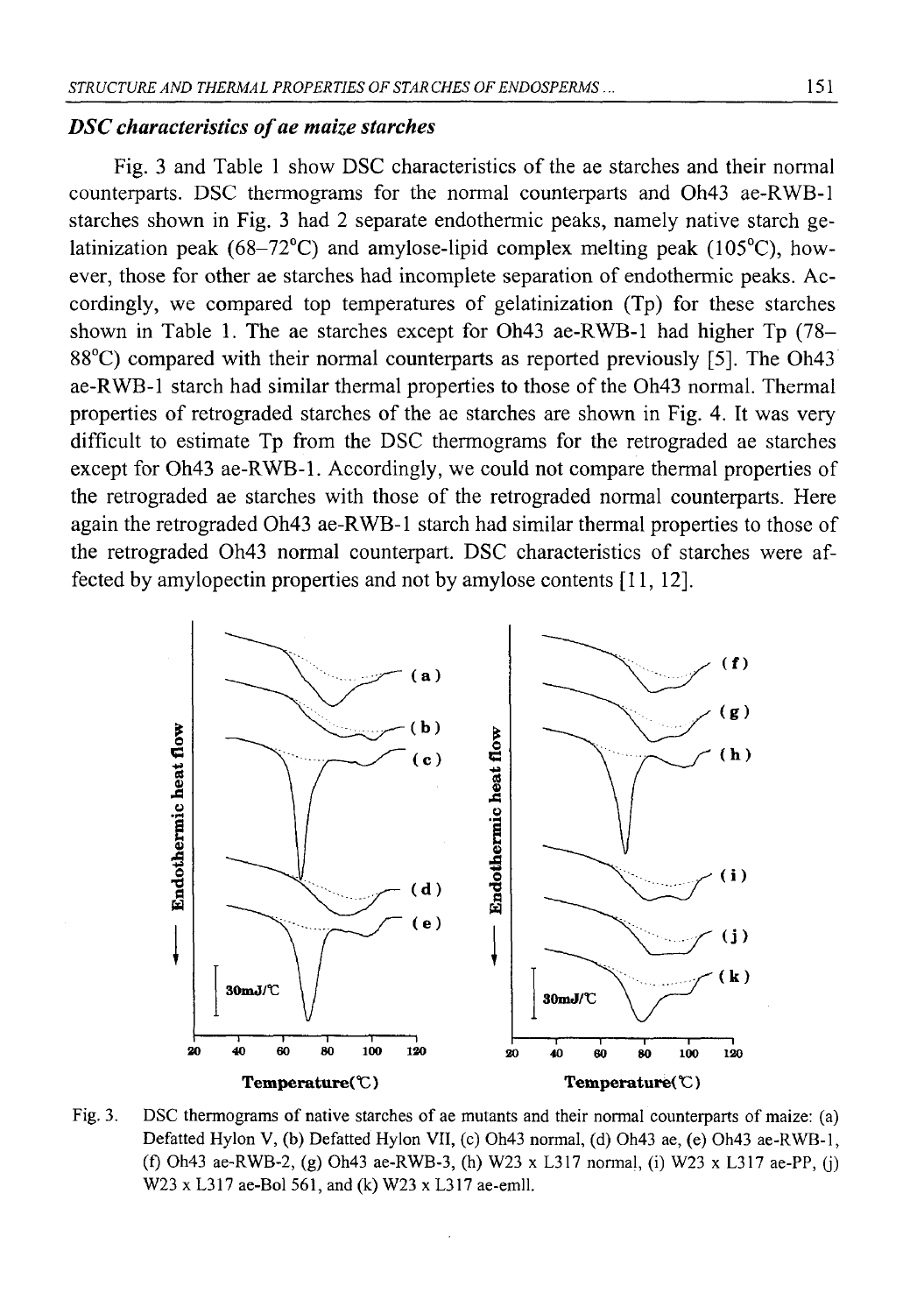#### Table 1

| Starch sample           | Tp (°C) |
|-------------------------|---------|
| Nylon V (ae $V$ )       | 81.8    |
| Nylon VII (ae VII)      | 87.6    |
| Normal maize            | 68.7    |
| Oh43 $ae$               | 87.8    |
| Oh43 ae - RWB-1         | 71.3    |
| Oh43 ae - RWB-1         | 84.1    |
| Oh43 ae - RWB-1         | 83.3    |
| W23 x L317 normal       | 72.0    |
| W23 x L317 ae - PP      | 81.7    |
| W23 x L317.ae - Bo1.561 | 84.1    |
| W23 x L317 ae - emll    | 78.0    |

Peak temperatures of gela.tinization *(Tp)* measured by DSC of *ae* and normal maize starches.



Fig. 4. DSC thermograms of retrograded starches of ae mutants and their normal counterparts of maize: (a) Defatted Hylon V, (b) Defatted Hylon VII, (c) Oh43 normal, (d) Oh43 ae, (e) Oh43 ae-RWB-1, (f) Oh43 ae-RWB-2, (g) Oh43 ae-RWB-3, (h) W23 x L317 normal, (i) W23 x L317 ae-PP, (j) W23 x L317 ae-Bol 561, and (k) W23 x L317 ae-emll.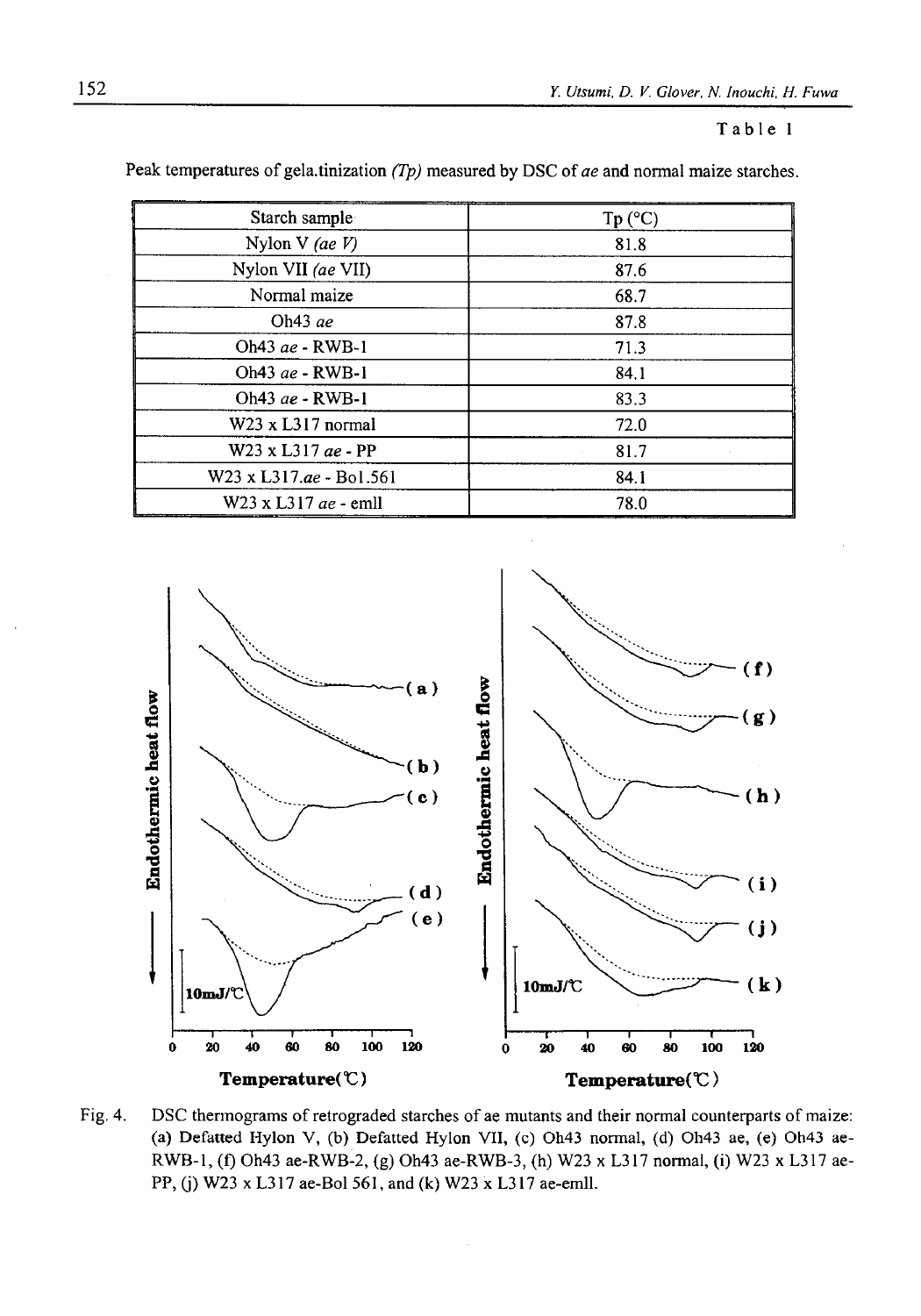# **Conclusions**

GPC of non-granular starches showed that elution profiles for 5 ae mutants, Oh43 ae, ae-RWB-2 and ae-RWB-3, and W23xL317 ae-PP and ae-Bol 561, were similar to Hylon and different from Hylon V and normal maize starches. The elution profile for W23xL317 ae-emll was similar to Hylon and different from Hylon and normal maize starches.

HPAEC-PAD of isoamylase-debranched starches showed that 5 ae mutants, Oh43 ae, ae-RWB-2 and ae-RWB-3, and W23xL317 ae-PP and ae-Bol 561 were uniquely ae type similar to Hylon, and W23xL317 ae-emll had the amylopectin chain-length distribution similar to Hylon V.

Gelatinization temperatures (Tp) measured by DSC of the ae starches were high compared with the normal counterpart starches.

### **References**

- [1] Ellis R.P., Cochrane M.P., Dale M.F.B., Duffus C.M., Lynn A., Morrison I.M., Prentice RD.M., Swanston J.S., Tiller S.: J. Sci. Food Agric., 1998, 77, 289-311.
- [2] Wasserman B. P., Ham C., Mu-Foster C., Huang R.: Cereal Food World, 1995, **40,** 810-817.
- [3] Seetharaman K., Tziotis A., White P.J., Ferrer M., Robutti J.: Cereal Chem., 2001, **78,** 379-386.
- [4] Johnson L.A., Hardy C.L., Baumel C.P., White P.J.: Cereal Food World, 2001, **46,**417-423.
- [5] Fuwa H., Glover D.V., Fujita S., Sugimoto Y., Inouchi N., Sugihara M., Yoshioka S., Yamada, K.: Starch/Starke, 1999, 51, 147-151.
- [6] Schoch T.J.: Method in Enzymol., 1954, **3,** p. 6-7.
- [7] Koizumi K., Fukuda M., Hizukuri S.: J. Chromatogr., 1991, **585,** 233-238.
- [8] Inouchi N., Nishi K., Tanaka S., Asai. T., Kawase Y., Hata Y., Konishi Y., Yue S. Fuwa, H.: J. Appl. Glycosci., 1999, **46,** 233-240.
- [9] Inouchi N., Glover D.V., Sugimoto Y., Fuwa H.: Starch/Starke, 1991, **43,**468-472, 473-477.
- [10] Chinnaswamy R.C., Bhattacharya K.R.: Starch/Starke, 1986, 38, 51-55.
- [11] Klucinec J.D., Thompson D.B.: Cereal Chem., 1998, **75**, 887-896.
- [12] Klucinec, J.D., Thompson D.B.: Cereal Chem., 2002, **79,** 19-23.

# **STRUKTURA I WŁAŚCIWOŚCI TERMICZNE SKROBI KUKURYDZIANYCH Z ENDOSPERM POSIADAJĄCYCH RÓŻNE ALLELE W ae-loci**

#### Streszczenie

Skrobie nieziamiste badano za pomocą żelowej chromatografii podziałowej (TSK), zaś udział długich łańcuchów w amylopektynie oznaczono przy-użyciu wysokosprawnej chromatografii cieczowej, a skaningową kalorymetrię różnicową wykorzystano do scharakteryzowania skrobi z endosperm ziaren kukurydy, posiadających różne allele w ae-loci. Żelowa chromatografia podziałowa nieziamistych skrobi na kolumnach Toyopearl pokazała, że profile elucyjne pięciu mutantów ae tj. skrobi z linii ae Oh43 (standard ae), ae-RWB-2 i ae-RWB-3, linia hybrydowa ae-Ppi ae-Bo 561 W23xL317 były podobne do tychże w han